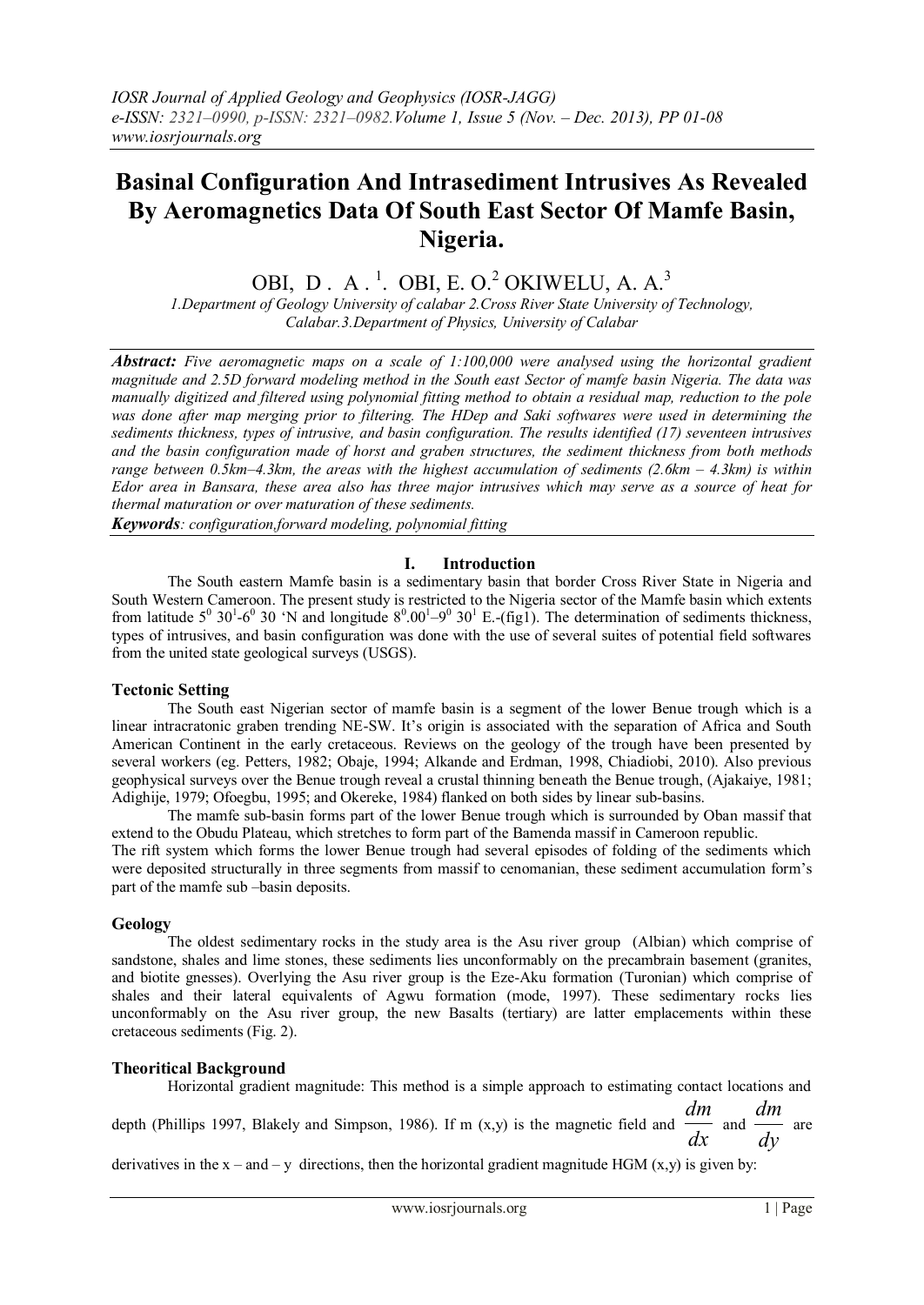$$
HGM(x, y) = \sqrt{\left[\frac{dm}{dx}\right]^2 + \left(\frac{dm}{dy}\right)^2 \dots \dots \dots \dots \dots equ(1)}
$$

This function peaks over magnetic contacts under the following assumption (i), the regional magnetic field is vertical (ii) contacts are vertical (iii) sources are thick, these assumptions may break down in practice, but the approach remains the least susceptible to noise in the data because it only requires the calculations of the two first order horizontal derivatives of the magnetic field. Generally, the theoretical shape of the horizontal gradient magnitude over a contact is given by

............................. .(2) 2 2 *equ h d K HGM* 

Where he is the horizontal distance to the contact,  $d =$  depth to the top of the contact and  $k = a$  constant. Due to the assumptions of thick sources, the depth estimate made using this procedure represent minimum depths (Olagundoye 2004, Phillip's 1997, Pilkinglon & Kealing 2006).

**Modeling**: Modeling may be defined as a process from which one tries to deduce effect of comparison to observations with the aim of developing a better understanding of the observations. Forward magnetic modeling is the art of estimating the geometry of the magnetic source or distribution of magnetization with the source by trial – and – error (Dobrin & Sarvit 1988). Forward modeling is a quantitative approach that involves making numerical estimates of the depth and dimension of sources (Reeves, 2005) most times the model parameter are adjusted in other to obtain a better agreement between observed and calculated anomalies.

#### **II. Data Analysis**

Five aeromagnetic total intensity field maps on a scale of 1:100,000 were acquired from the Geological survey agency, Kaduna. The survey was conducted along E-W profiles with flight line spacing of 2.0 km and a tie line spacing of 20.0km and a flight elevation of 0.5216km above sea level (Table 1.)

The geomagnetic gradient was removed using the international geomagnetic reference field (I. G. R. F) formula of first January 1974. The mangnetic maps were digitaized at 1.0 km to avoid the problem of frequency alaizing, further processing of the data was done with the use of the United State Geological Services potential field software version 2.0. The software package has suites of programmes (A2xY2), PZGRD, GEOCON, HDEP, SURFIT, MFNIT, MFFILTER, MFEDSIGN, SAKI, JMEGER, FRTP and P< contour).

All the digntized data was manually done by extracting the coordinates of x and y at discrete point intervals along flight lines and their respective Z value for total field intensively determined. The A2xY2 Software was used in converting the data from binary to ascii and the P2GRD and J merger softwares used to grid and map-merge the data set. The merged data was contoured using Geocon and Pc –contour software to produce the total magnetic field map of the study area (fig. 3). Reduction to pole was done using FR-TP software where individual anomalies were properly centered prior to data filtering.

The reduced to the pole data was filtering using the polynomial filling method where the sufit software was used to obtain the residual after the regional was subtracted from the observed data, the P-C contour software was then used to contour the residual data to obtain the residual map of the study area (fig.4). Further analysis in determining depth to magnetic sources and basin configuration were made using HDEP and Saki softwares.

The output of the residual data was used in modeling the structure of the subsurface, this data was also used in HDEP software for determining the horizontal gradient magnitude for depth to source of magnetic basement solutions. The output of HDEP generated 180 solutions points to generate the horizontal gradient magnitude map contoured using surfer 7.0 (fig. 5). The forward modeling was done along profile lines choosen perpendicular to major magnetic anomalies, the Saki software was used for this modeling, the residual data was used as input, the process requires generation of an observed plot from the input data and a calculated plot generated through imput of various parameters such as total field Azimuth, inclination, declination, and no of bodies, no of vertices (Table 2)These parameters are changed until a perfect match is obtained between the observed and calculated output with a minimum percentage error of  $\leq 5\%$  (Phillips 1997, Obi et al 2008, Olagudoye 2004). Five profiles were modeled and the output of the modeled results are shown in figures 6, 7, 8, 9, 10, and table 2.0.

## **III. Results**

The residual map (fig.4) has five model profile lines which were carefully choosen across major magnetic anomalies and the results obtained from the model profiles are compared with those obtained from the horizontal gradient magnitude (fig.5).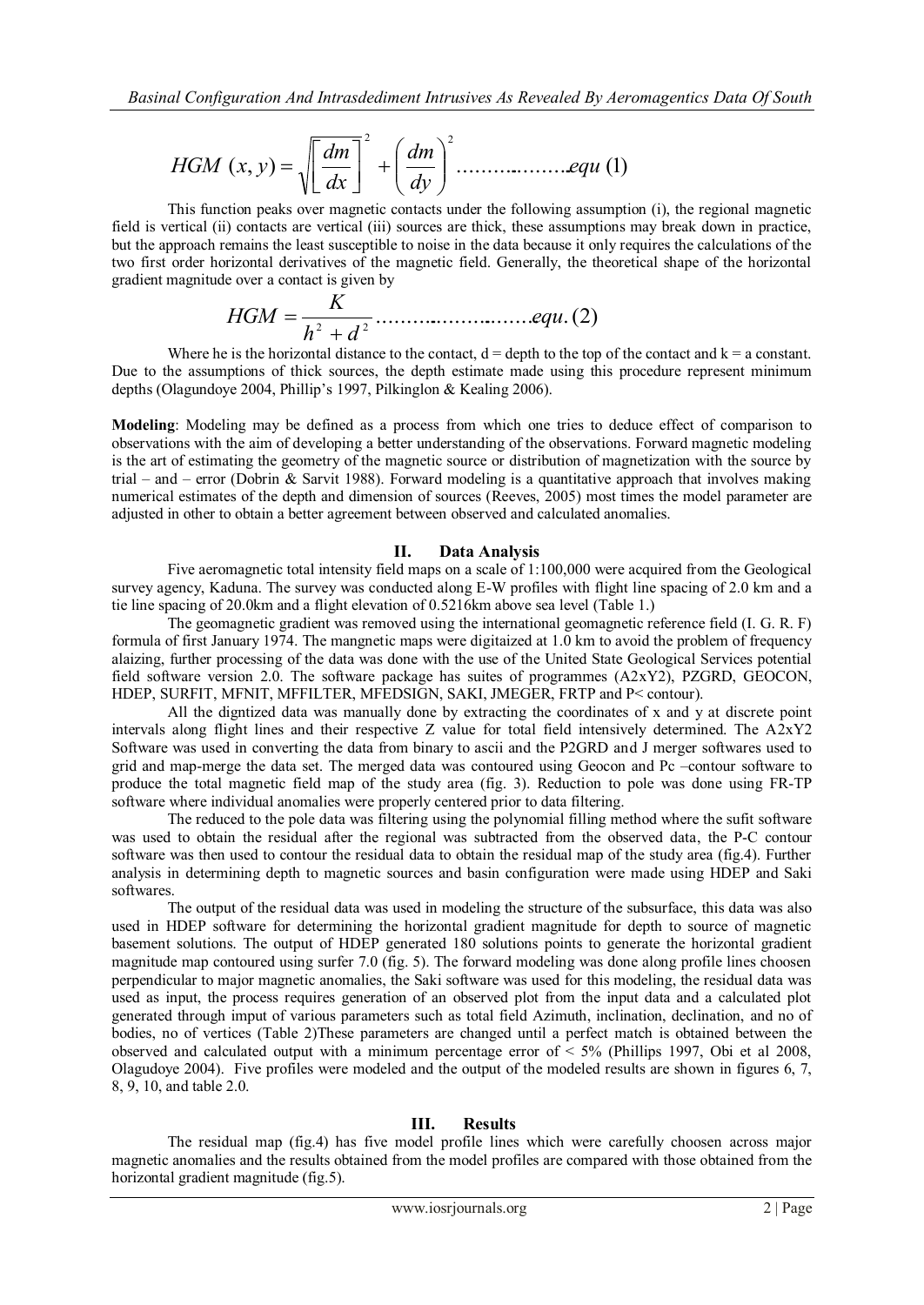Depth to magnetic source using the horizontal gradient magnitude (HGM) shows that the bansara area ranges between 3.5km-4.1km, and saki model depth of 2.0-2.6km (fig.5), these area has the highest depth range in the study area. The Abakalilli area has HGM depth of 1.5km– 2.5km with saki model depths ranging 1.0km - 2.3km (fig. 5,7), Ikom area has HGM depths ranging between 1.5km–2.2km with saki model depth ranging between 0.5-1.5km (fig. 5,8). The adjacent Umaji area has HGM depths ranging between 1.7-2.1km with saki model depths ranging between 0.5-1.0km (fig 5, 9). Also the Ugep area has HGM depths ranging between 1.5- 2.5km with saki model depths ranging between 0.5-1.1km (Fig 5, 10).

The saki models (fig 6, 7,8,9,10) were constrained by different parameters as listed above, the forward models reveal different types of intrusive (table 2). A total of (17) seventeen intrusive were encountered at different locations of the study area. The Umaji and Ikom area has basaltic intrusive while gneisses and Rhyolites dominated other areas (Table 2.)

## **IV. Disscussion / Conclusion**

The area around Ikom and its surrounding environs of Ugep, Bansara and Abakaliki has been studied using the horizontal gradient magnitude method for source to magnetic basement determination, and forward modeling for subsurface basin configuration. The result of depth to magnetic basement using both the HGM and saki forward modeling are well collobrated indicating areas of uplifts (Horst) averaging 0.5km-2.0km and depression (Grabens) 2.5 – 4.1km.

The Bansara area has the highest depth of sediment accumulation reaching depths 4.1km. The sediment Thickness decreased towards the Umaji area 0.5km, Ikom area 1.0-2.0km and Ugep area 1.1-1.5km. Also, the Bansara (Edor) areas is the adjacent basin towards Ogoja from the Aballaliki uplifted areas with depth reaching 0.8km – 2.3km

The shallow depth area of Umaji, Ikom and Ugep has (12) twelve intrusives, usually the area is less favourable for hydrocarbon exploration activities. However the area around Bansara (Mfum) which has sediments thickness about 4.1km has three intrusives whose presence may serve as a source of heat for thermal maturation or over maturation of these sediments, this area remain the most favourable area for hydrocarbon prospecting within the mamfe basin. The numerous presence of basaltic intrusive and the shallow depths of sediments within Ikom Umaji, and Ugep make the areas less favourable for hydrocarbon exploration activities.

Conclusively, exploration for hydrocarbon activities in the Nigerian sector of the mamfe basin should be concentrated in the Mfum-Edor areas of Bansara.

| S/N | Sheet     | Sheet  | Flight line           | Fight line   | Tie line     | altitude<br>Flight<br>(km) |
|-----|-----------|--------|-----------------------|--------------|--------------|----------------------------|
|     | Name      | Number | Direction<br>(degree) | Spacing (km) | Spacing (km) |                            |
|     | Ikom      | 315    | 150/330               |              | 20           | 500                        |
|     | Abakaliki | 303    | 50/330                |              | 20           | 500                        |
|     | Bansara   | 304    | 150/330               |              | 20           | 500                        |
|     | Mukuru    | 305    | 150/330               |              | 20           | 500                        |
|     | Ugep      | 314    | 150/330               |              | 20           | 500                        |

**Table 1.0 Flight line parameter**

| Profile<br>name | <b>Declinat</b><br>ion   | <b>Declinat</b><br>ion   | Azimu<br>th     | <b>Tot</b><br>al<br>field<br>(NT) | No.<br>of<br>Instrusi<br>ves | No.<br>of<br>vert<br>ex | No.<br>of<br>bodi<br>ed | Dept.<br>sedime<br>nts | Susceptibil<br>ities<br>of<br>intrusives               | Types of<br>intrusive                                                                                    | <b>RMS</b><br>$\frac{6}{6}$ | Profi<br>le<br>lengt<br>h<br>(km) |
|-----------------|--------------------------|--------------------------|-----------------|-----------------------------------|------------------------------|-------------------------|-------------------------|------------------------|--------------------------------------------------------|----------------------------------------------------------------------------------------------------------|-----------------------------|-----------------------------------|
| Abakal<br>iki   | $127^0$                  | 6.0                      | $173^{0}$       | 325<br>35                         | $\overline{2}$               | 44                      | 9                       | $08 - 2.3$             | 0.0035<br>0.0025                                       | Gneiss/Ry<br>olite                                                                                       | 1.0                         | 20.6                              |
| Bansar<br>a     |                          | ٠                        | $126.5^{\circ}$ | $\blacksquare$                    | 3                            | 29                      | $\tau$                  | $1.5 - 2.6$            | 0.0025<br>0.0025<br>0.0085                             | Gneiss/Ry<br>olite                                                                                       | 1.5                         | 21.6                              |
| Umaji           | $\blacksquare$           | $\overline{\phantom{a}}$ | $85^\circ$      | ٠                                 | 6                            | 44                      | 10                      | $0.5 - 1.0$            | 0.0025<br>0.015<br>0.015<br>0.0085<br>0.0045<br>0.0025 | Gneiss/Ry<br>olite<br>Basalt<br>Basalt<br>Gneiss/Ry<br>olite<br>Gneiss/Ry<br>olite<br>Gneiss/Ry<br>olite | 1.2                         | 13.8                              |
| Ikom            | $\overline{\phantom{a}}$ | ٠                        | $85^{0}$        | $\overline{\phantom{a}}$          | $\overline{2}$               | 31                      | $\tau$                  | $0.5 - 1.5$            | 0.015<br>0.0025                                        | Basalt<br>Gneiss/Ry                                                                                      | 1.5                         | 15.8                              |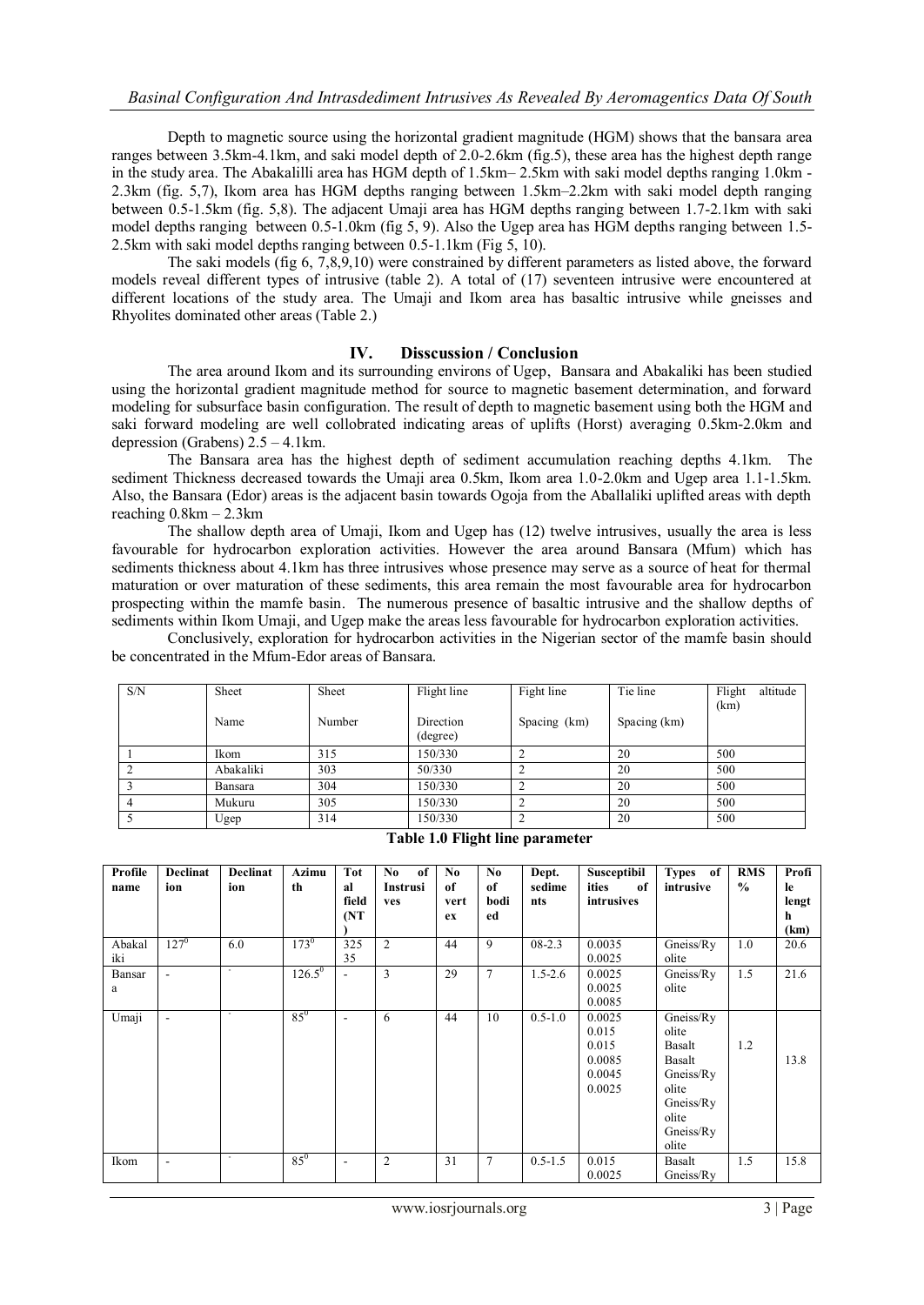|      |     |          |   |                      |               |             |                | olite                                    |    |             |
|------|-----|----------|---|----------------------|---------------|-------------|----------------|------------------------------------------|----|-------------|
| Ugep | . . | $76^{0}$ | - | $\sim$ $\sim$<br>ر ر | $\sim$<br>1 J | $0.5 - 1.0$ | 0.025<br>0.025 | Gneiss/Ry<br>olite<br>Gneiss/Ry<br>olite | سد | 222<br>23.Z |

#### **Table 2.0 Summary of modeled profile / statistics**

#### **References**

- 
- [2]. Ajakaiye, D. E., (1981) Geophysical Investigation in the Benue Trough Review Earth Evol. Sci, 2, 110-125.
- [1]. Adighije, C. I. (1981). Gravity study of the Lower Benue Trough, Nigeria Geol Mag., 118 (1), 59-67.<br>[2]. Ajakaiye, D. E., (1981) Geophysical Investigation in the Benue Trough Review Earth Evol. Sci, 2, 11<br>[3]. Akpan, Akpan, E. B and Nyong, E. E. (1987). Trace fossil assemblage and depositional environment of Turonian Calcareous sandstones in Southern Benue Trough, Nigeria. J. African Earth Sci. 6, pp 175-176.
- [4]. Beltrao, J. E.Silva, J. B, C and Coasta, J. C. (1991). Robust Polynomial fitting method for regional gravity estimation. Geophysics 56 (1), 80-89.
- [5]. Blakely, R. J. and Simpson, R. W (1986). Approximating edges of source bodies from magnetic and gravity anomalies Geophysics, 51 (7), 1494-1498.
- [6]. Dobrin, M. B. and Saviit, H. (1988). Introduction to Geophysical prospecting (4th ed ) Newyork: McGraw-Hill Book Company.
- [7]. Fairhead, J. D. and Okereke, C. S. (1987). A regional gravity study of the West African rift system in Nigeria and Cameroon and it's tectonic interpretation. Techonophysics, 143, 141-159.
- [8]. Kangkolo, R., (2002). Aeromagnetic study of the mamfe basalts of South Western Cameroon. Journal of the Cameroon Academy of sciences vol. 2 no 3. Ichnostratigraphy and paleoenvironments of the Benue trough, Nigeria. Journal of mining and Geology vol. 33 No2 pp 115-126.
- [9]. Obi, D. A., Okereke, C. S., Egeh, U. E. and Olagundoye, O. O., (2008). Aeromagnetic modeling in evaluating the hydrocarbon potential of the basement of the Calabar flank, South eastern Nigeria Journal of mining and Geology vol 44 (2) pp. 151-160.
- [10]. Okereke, C. S., Otoegbu, C. O, and Ezeayim V. I. (1990). Cretaceous sediment thickness in the Benue trough gravity Interpretation. Bolletino DiGeotisica Teorica Ed Applicata, 32, 257 – 266.
- [11]. Ofoegbu, C. O., (1984). Intepretation of aeromagnetic anomalies over the lower and middle Benue trough Geophys. J. R Astron Soc. 79, 813-823.
- [12]. Ofoegbu, C. O., (1991). Analysis of magnetic data over the Abakaliki Anticlinorium of the lower Benue Trough, Nigeria Marine and Petroleum Geology, Vol 8. pp 174 – 183.
- [13]. Olagundoye, O. O. (2004). Geophysical study of the basin structure of the Anambra frontier basin, S. E Nigeria Ph.D thesis, University of Calabar, Nigeria.
- [14]. Petters, S. W. (1978a). Stratigraphic evolution of the Benue Trough and it's implication for the upper createceous paleogeography of West Africa J. Geol, 78 pp 311 – 322.
- [15]. Phillips, J. D. (1997). Potential field Geophysical software for the PC, version 2.2 U. S Geological survey Open-file Report 97 725, 1-32.
- [16]. Pilkington, M. and Keating, P., (2006). The relationship between local wave number and analytical signal in magnetic interpretation Geophysics vol 71, pp L-1 to L-3.
- [17]. Reeves, C., (2005). Aeromagnetic surveys principles, practice and Interpretation. wwwGeosoft. Com.
- [18]. Roest, W. R.; Verthoef, J. and Pilkington, M.; (1992). Magnetic Interpretation using 3-D analytical signal. Geophysics Vol. 57 pp.116-125.



**Fig.1 Location map of the study area**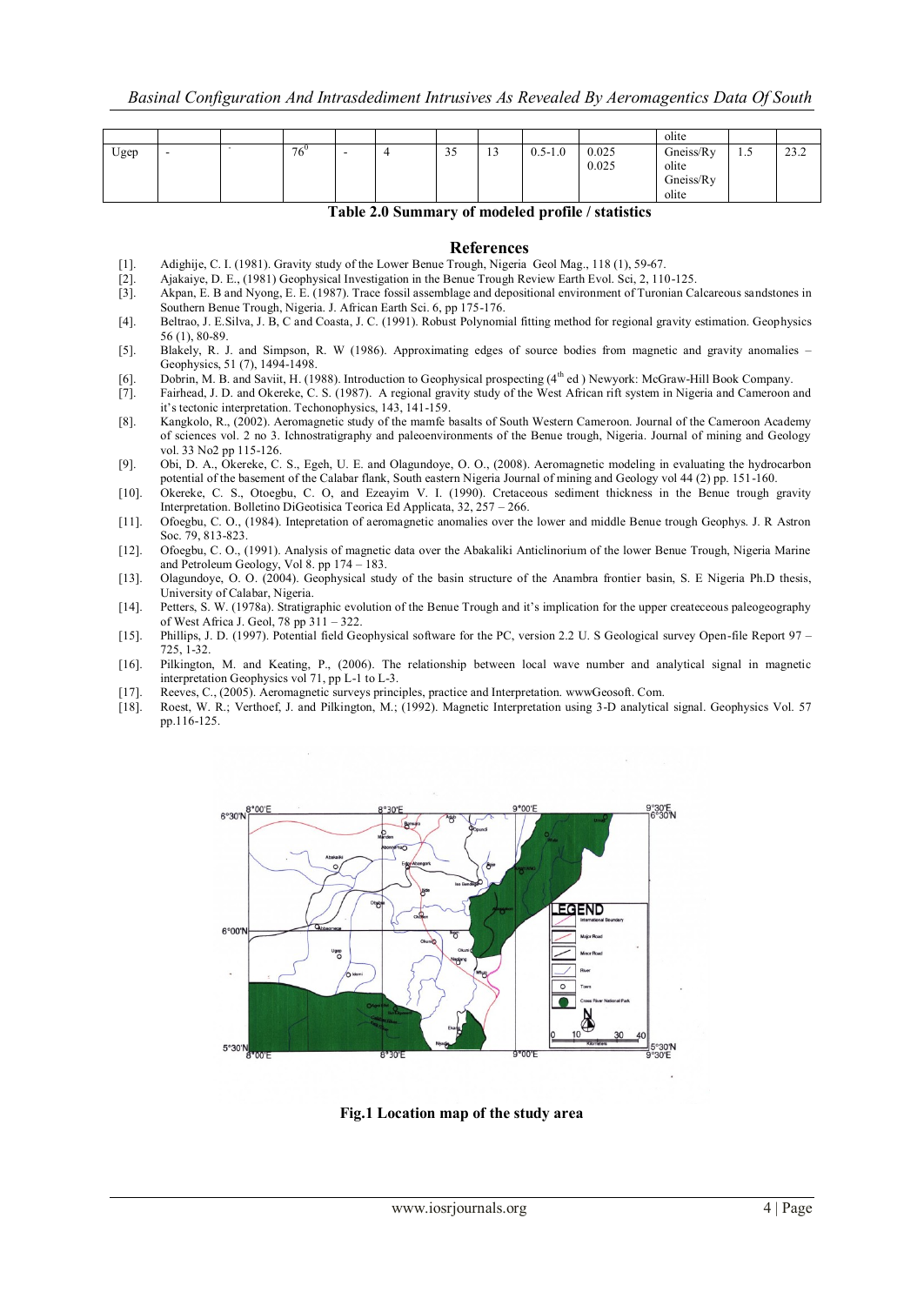

**Fig.2 Geologic Map of the study area**

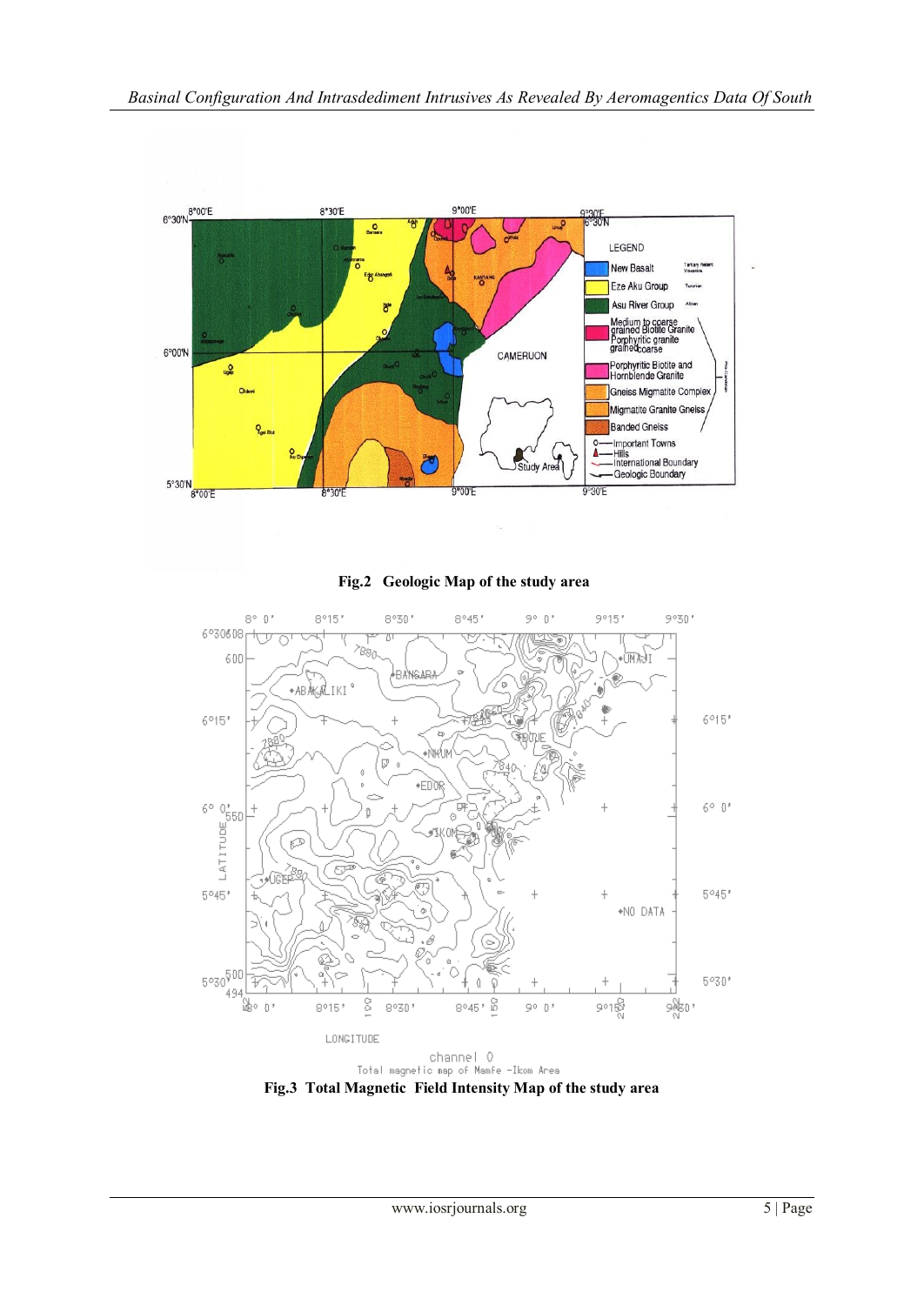

Fig. 4: Residual magnetic map of Mamfe-Ikom Area







Fig. 6: Bansara model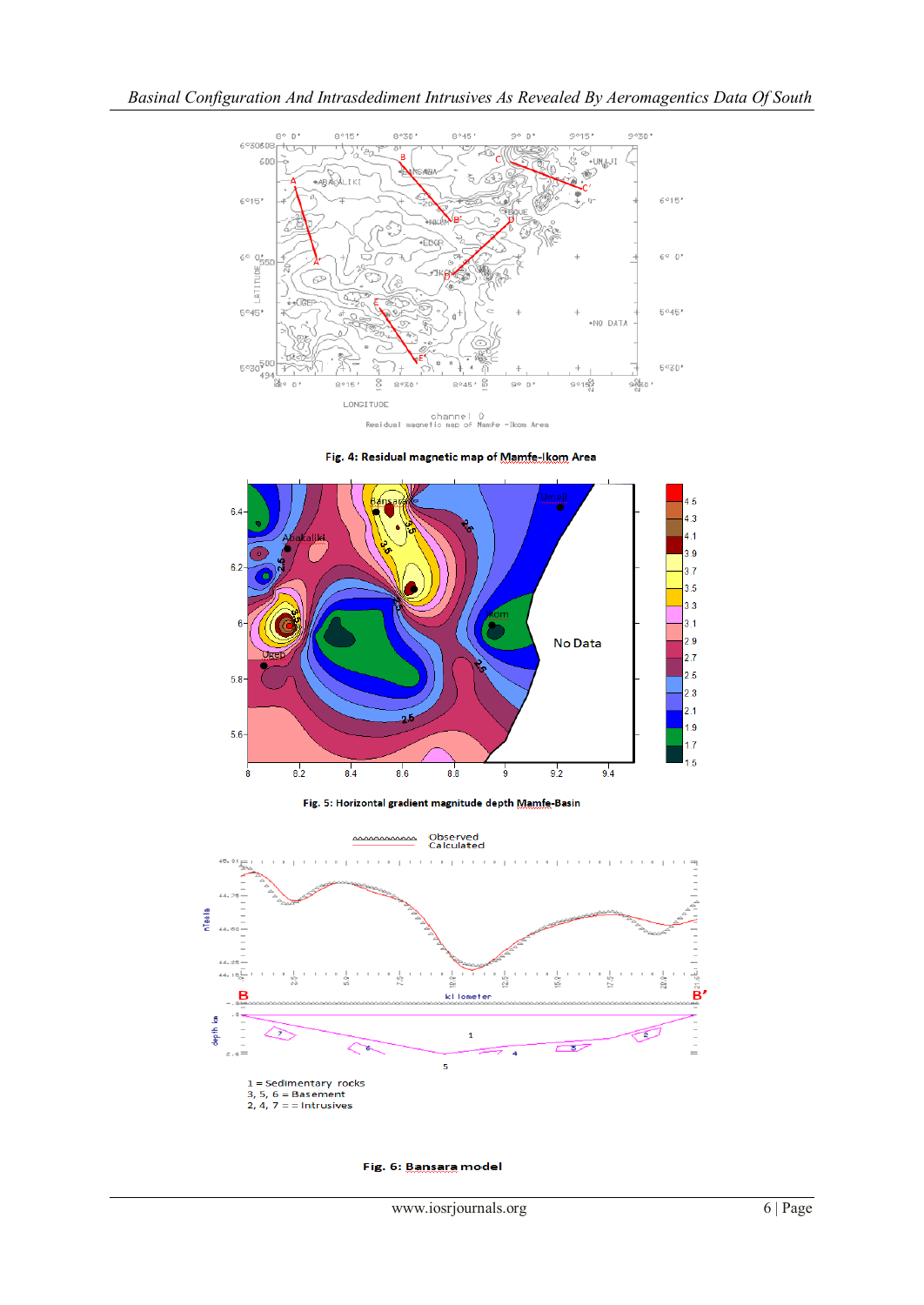

1 = Sedimentary rocks<br> $2, 3, 4$  = Basement<br>5, 6, 7, 8, 9, 10 = =<br>Intrusives

Fig. 9: Saki model plot of Umaji